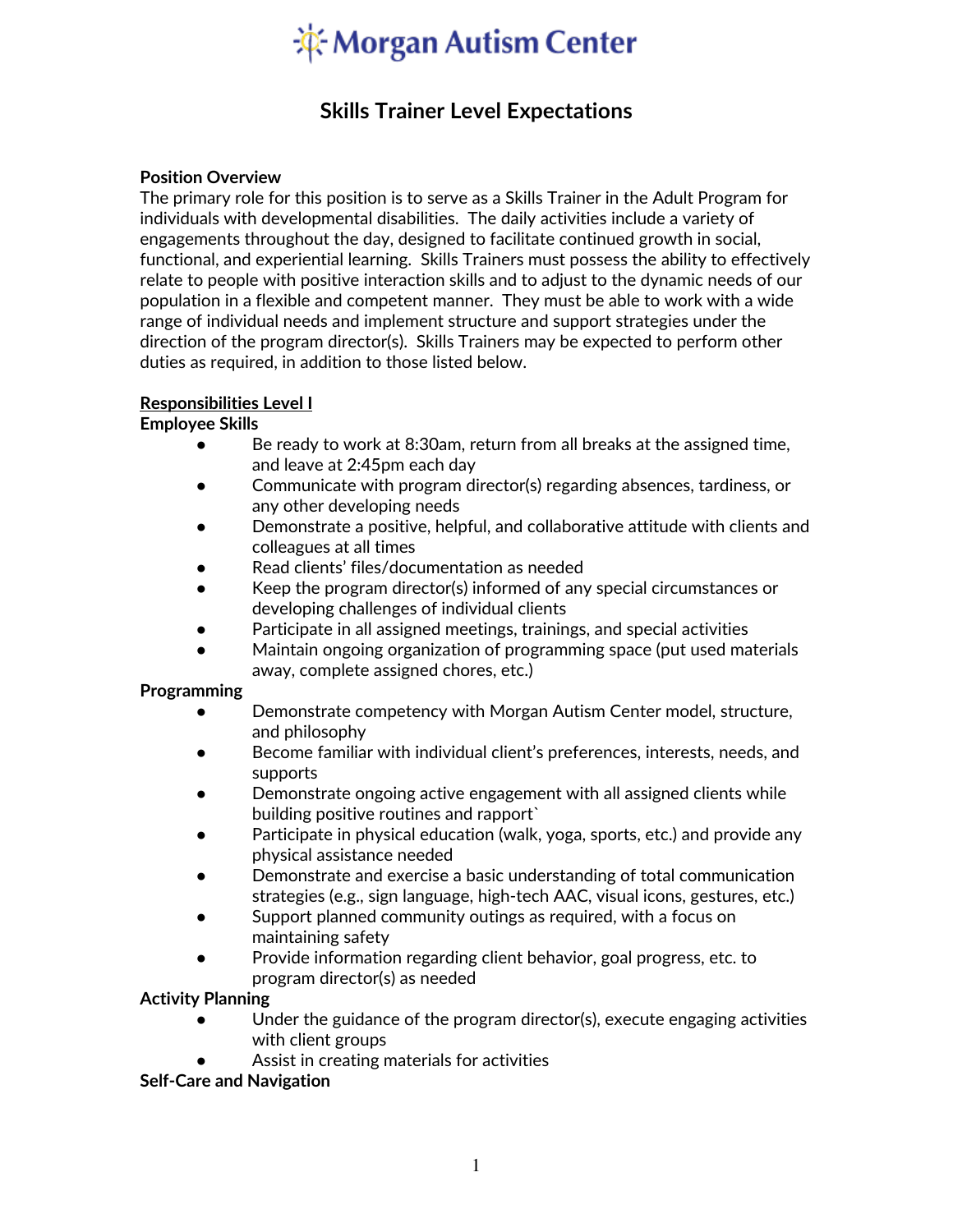- Provide physical assistance as needed for individual client's ambulatory needs (walkers, wheelchairs, etc.)
- Provide individualized self-care support for all clients, including bathrooming needs, eating, dressing, etc., including use of visual schedules and task analyses

# **Safety and Behavioral Support**

- Maintain ongoing supervision of assigned client(s) and ensure their safety at all times (including timely and thorough transitions)
- Implement general behavior support strategies in alignment with MAC model (e.g., ignore and redirect)
- Demonstrate basic understanding of safety needs of individual clients (e.g., allergies, seizure protocols)

#### **Responsibilities Level II – in addition to all above responsibilities Employee Skills**

- Contribute ideas and suggestions during staff meetings and trainings **Programming**
	- Demonstrate basic understanding of clients' IPP goals and begin to address those goals during activities
	- Continue to develop individualized knowledge of clients and begin to implement differentiated strategies to serve those client's needs
	- Begin to actively incorporate clients' communication mode into routine and pragmatic activities
	- Lead physical education activities (walk, yoga, sports, etc.) as needed

# **Activity Planning**

- Under the guidance of the program director(s), begin to plan simple activities
- Design and execute group activities (e.g., science, cooking), following structure and guidance provided

# **Safety and Behavioral Support**

Begin to implement individualized behavior support strategies in alignment with the MAC model

# **Responsibilities Level III – in addition to all above responsibilities**

**Employee Skills**

- Begin to conceptualize new ideas for program improvement during staff meetings and trainings
- Prepare and maintain organizational materials such as communication binders, work folders, and other administrative tasks as needed

# **Programming**

- Demonstrate increased initiative and flexibility to support individual client and overall programming needs
- Recognize opportunities for client growth and actively address those needs through individualized strategies
- Demonstrate refined implementation of MAC model and provide modeling and/or coaching to newer staff as needed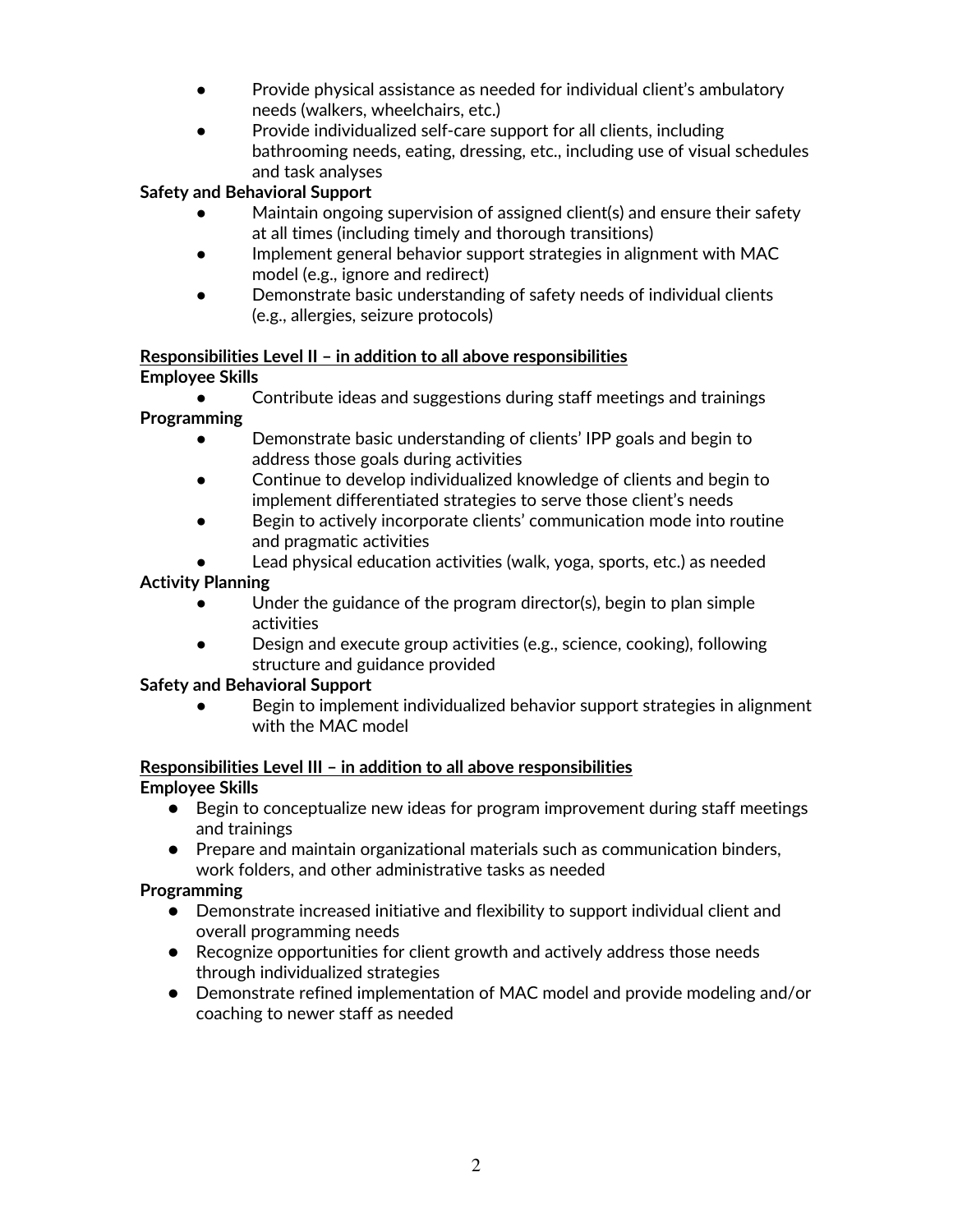# **Activity Planning**

● Assist program director(s) in daily and weekly organization of classroom activities

# **Self-Care and Navigation**

● Demonstrate knowledge of all clients' self-care needs

# **Safety and Behavioral Support**

● Demonstrate in-depth knowledge and effective implementation of all clients' behavior support needs

# **Level IV - in addition to all above responsibilities**

**hours extended 8:30am - 3:15pm**

# **Employee Skills/Administrative Duties**

- Contribute to client information files as needed
- Contribute to the development of sustainable functional systems for organization of programming space
- Demonstrate competency in handling difficult staff conversations/direction with a positive, collaborative, and helpful attitude
- Provide guidance and direction to other Skills Trainers as needed regarding programming philosophy and logistics
- Assist the program director(s) in the scheduling, planning, and organization of meetings or special activities
- Be available as a resource for other Skills Trainers
- Assist with daily communication to clients' parents, group homes, and caregivers as directed

# **Programming**

- Develop an in-depth knowledge of individual client's preferences, interests, needs, and supports
- Demonstrate a high level of flexibility and reliability to help support overall programming needs
- Demonstrate in depth knowledge and proactive use of each client's communication system (e.g., sign language, high-tech AAC, visual icons, gestures, etc.)
- Manage all aspects of planned community outings as required, with a focus on maintaining safety
- Support the program director(s) in development of IPP, including summary and goal writing as needed
- Collaborate with program director(s) regarding implementation of IPP goals
- Contribute to program planning (e.g., daily scheduling, activity content, behavior support, etc.)

# **Activity Planning**

- Conceptualize, plan and execute new engaging activities and programs
- Assist other staff with planning, problem solving, and logistics of activity implementation

# **Self-Care and Navigation**

- Provide guidance as needed to other staff members regarding clients' physical assistance and self-care needs
- Assist program director(s) in management and distribution of medication as needed

# **Safety and Behavioral Support**